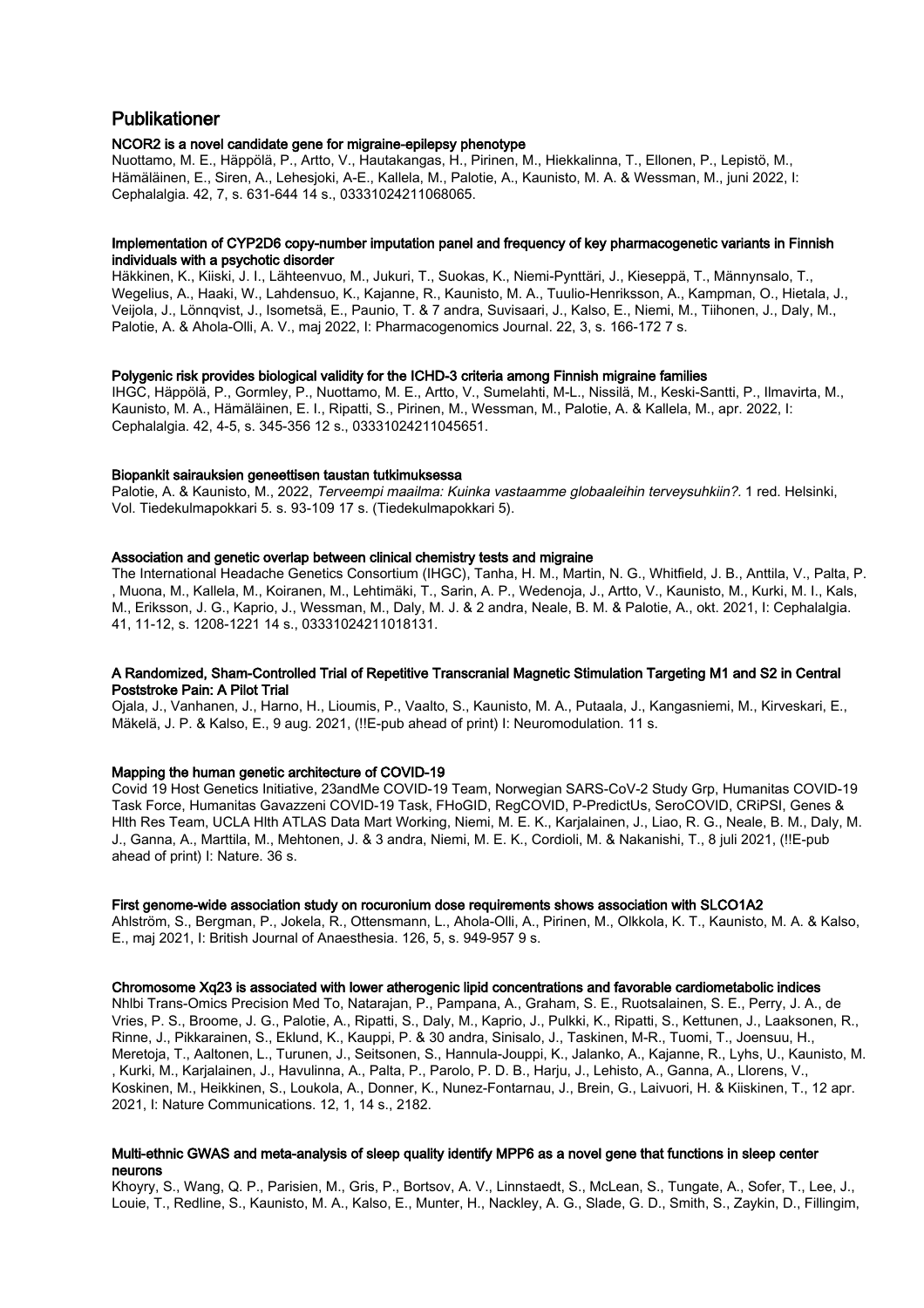R. B. & 5 andra, Ohrbach, R., Greenspan, J. D., Maixner, W., Neely, G. G. & Diatchenko, L., mars 2021, I: Sleep. 44, 3, 16 s., 211.

# Genetic Risk Score for Serum 25-Hydroxyvitamin D Concentration Helps to Guide Personalized Vitamin D Supplementation in Healthy Finnish Adults

Sallinen, R. J., Dethelsen, O., Ruotsalainen, S., Mills, R. D., Miettinen, T., Jääskeläinen, T. E., Lundqvist, A., Kyllönen, E., Kröger, H., Karppinen, J., Lamberg-Allardt, C., Viljakainen, H., Kaunisto, M. A. & Kallioniemi, O., feb. 2021, I: Journal of Nutrition. 151, 2, s. 281–292 12 s.

# Cross-trait analyses with migraine reveal widespread pleiotropy and suggest a vascular component to migraine headache

Siewert, K. M., Klarin, D., Damrauer, S. M., Chang, K. M., Tsao, P. S., Assimes, T. L., Smith, G. D., Voight, B. F., Anttila, V., Palta, P., Muona, M., Kallela, K. M., Koiranen, M., Lehtimäki, T., Sarin, A-P., Wedenoja, J., Färkkilä, M., Artto, V., Kaunisto, M., Vepsäläinen, S. & 14 andra, Kurki, M. I., Hämäläinen, E. I., Eriksson, J. G., Salomaa, V., Heikkilä, K., Männikkö, M., Hiekkala, M., Kajanne, R., Kaprio, J., Aromaa, A. J., Raitakari, O., Järvelin, M-R., Wessman, M. & Palotie, A., 2021, I: International Journal of Epidemiology. 49, 3, s. 1022-1031 10 s.

### Migreenin geneettinen tausta on monitekijäinen

Wessman, M., Nuottamo, M., Kaunisto, M., Häppölä, P., Artto, V., Kallela, M., Anttila, V. & Palotie, A., 2021, I: Duodecim. 137, 6, s. 575-584 10 s.

### Cerebral small vessel disease genomics and its implications across the lifespan

International Headache Genomics Consortium (IHGC), International Network against Thrombosis (INVENT) Consortium, Sargurupremraj, M., Suzuki, H., Anttila, V., Palta, P., Muona, M., Sarin, A-P., Wedenoja, J., Färkkilä, M., Artto, V., Kaunisto, M., Vepsäläinen, S., Kurki, M., Pärn, K., Hämäläinen, E., Eriksson, J. G., Heikkilä, K., Kaprio, J., Wessman, M. & 4 andra, Daly, M. J., Neale, B. M., Palotie, A. & Kallela, M., 8 dec. 2020, I: Nature Communications. 11, 1, 18 s., 6285.

### Habitual sleep disturbances and migraine: a Mendelian randomization study

Int Headache Genetics Consortium, Daghlas, I., Vgontzas, A., Guo, Y., Artto, V., Palta, P., Muona, M., Sarin, A-P., Wedenoja, J., Färkkilä, M., Kaunisto, M., Vepsäläinen, S., Kurki, M. I., Hämäläinen, E., Eriksson, J. G., Kaprio, J., Wessman, M. & Palotie, A., dec. 2020, I: Annals of Clinical and Translational Neurology. 7, 12, s. 2370-2380 11 s.

### A genome-wide cross-phenotype meta-analysis of the association of blood pressure with migraine

Int Headache Genetics Consortium, 23andMe Res Team, Guo, Y., Rist, P. M., Daghlas, I., Giulianini, F., Kurth, T., Chasman, D., Artto, V., Färkkilä, M., Kallela, M., Pärn, K., Muona, M., Sarin, A-P., Kaunisto, M., Hämäläinen, E., Kaprio, J. , Palta, P., Wessman, M., Palotie, A. & 4 andra, Vepsäläinen, S., Wedenoja, J., Eriksson, J. G. & Heikkilä, K., 6 juli 2020, I: Nature Communications. 11, 1, 11 s., 3368.

### Genetic identification of cell types underlying brain complex traits yields insights into the etiology of Parkinson's disease

Psychiat Genomics Consortium, Int Headache Genetics Consortium, 23andMe Res Team, Bryois, J., Skene, N. G., Hansen, T. F., Sullivan, P. F., Järvelin, M-R., Kallela, M., Kaprio, J., Kaunisto, M., Artto, V., Karhunen, L., Keski-Rahkonen, A., Kajanne, R., Lehtimaki, T., Palotie, A., Palta, P., Raitakari, O., Wessman, M. & 6 andra, Raevuori, A., Widen, E., Ripatti, S., Hämäläinen, E., Kajanne, R. & Hiekkala, M., maj 2020, I: Nature Genetics. 52, 5, s. 482-+ 25 s.

# No Association between Genetic Loci near IRF2 and TBX1 and Acute Kidney Injury in the Critically Ill

FINNAKI Investigators, HEALICS Consortium, Renken, I. J. E., Vilander, L. M., Kaunisto, M. A., Vaara, S. T., Snieder, H., Keus, F., van der Horst, I. C. C. & Pettilä, V., 1 jan. 2020, I: American Journal of Respiratory and Critical Care Medicine. 201, 1, s. 109-111 3 s.

### Machine-learned analysis of global and glial/opioid intersection-related DNA methylation in patients with persistent pain after breast cancer surgery

Kringel, D., Kaunisto, M. A., Kalso, E. & Lötsch, J., 27 nov. 2019, I: Clinical epigenetics. 11, 1, 15 s., 167.

# Machine-learned analysis of the association of next-generation sequencing-based genotypes with persistent pain after breast cancer surgery

Kringel, D., Kaunisto, M. A., Kalso, E. & Lötsch, J., okt. 2019, I: Pain. 160, 10, s. 2263-2277 15 s.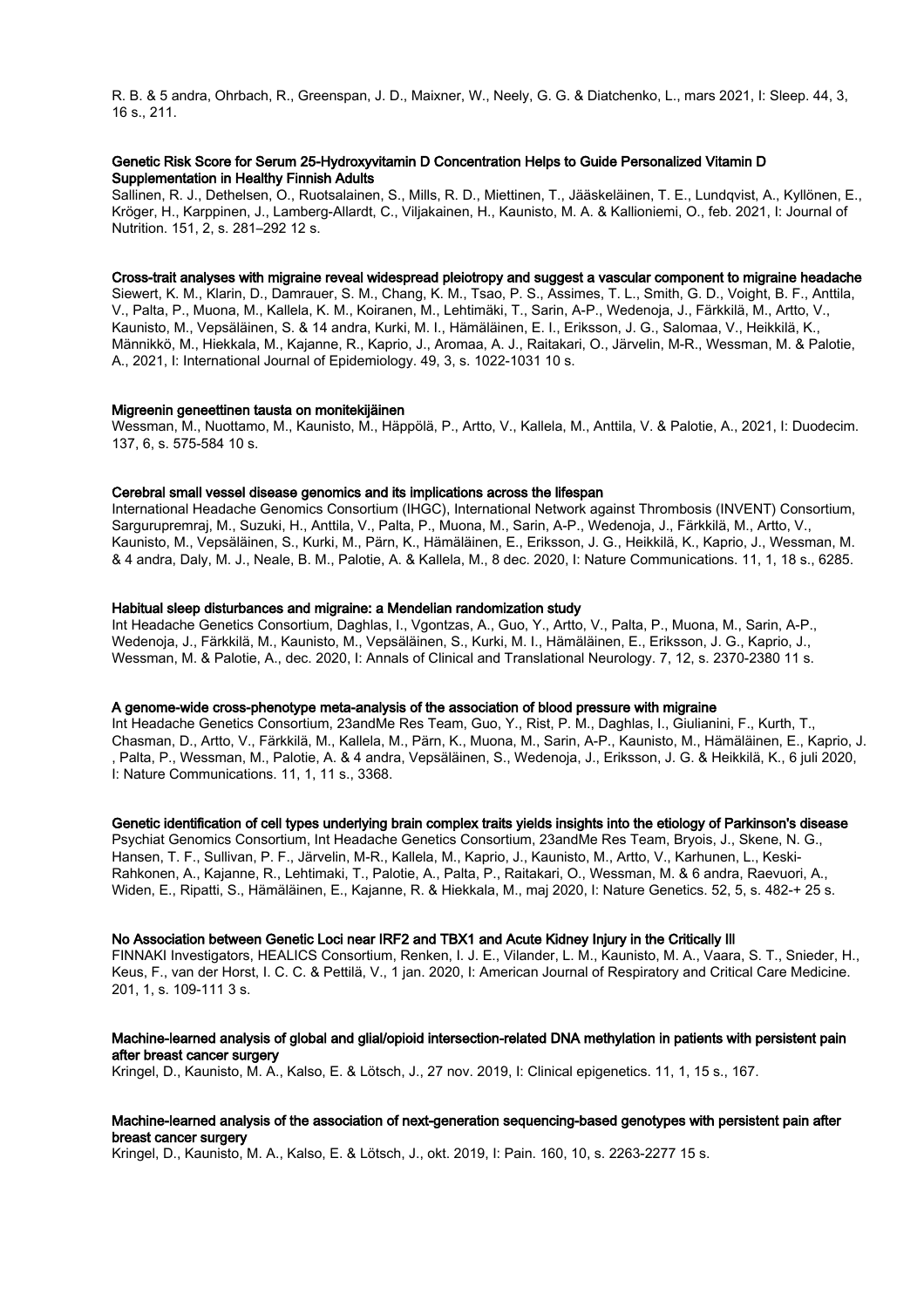### Genetic architecture of human plasma lipidome and its link to cardiovascular disease

FinnGen Project, 24 sep. 2019, I: Nature Communications. 10, 1, 14 s., 4329.

### Heme oxygenase-1 repeat polymorphism in septic acute kidney injury

FINNAKI Study Grp, Vilander, L. M., Vaara, S. T., Donner, K. M., Lakkisto, P., Kaunisto, M. A. & Pettilä, V., 23 maj 2019, I: PLoS One. 14, 5, 13 s., 0217291.

### Common Inflammation-Related Candidate Gene Variants and Acute Kidney Injury in 2647 Critically Ill Finnish Patients

Vilander, L. M., Vaara, S. T., Kaunisto, M. A., Pettilä, V., FINNAKI Study Grp, Laru-Sompa, R., Pulkkinen, A., Saarelainen, M., Reilama, M., Tolmunen, S., Rantalainen, U., Miettinen, M., Suvela, M., Pesola, K., Saastamoinen, P., Kauppinen, S., Kaukonen, K-M., Korhonen, A-M., Nisula, S., Vaara, S. & 80 andra, Suojaranta-Ylinen, R., Mildh, L., Haapio, M., Nurminen, L., Sutinen, S., Pettilä, L., Laitinen, H., Syrja, H., Henttonen, K., Lappi, E., Boman, H., Varpula, T., Porkka, P., Sivula, M., Rahkonen, M., Tsurkka, A., Prittinen, N., Alaspaa, A., Salanto, V., Juntunen, H., Sanisalo, T., Parviainen, I., Uusaro, A., Ruokonen, E., Bendel, S., Rissanen, N., Lång, M., Rahikainen, S., Rissanen, S., Ahonen, M., Halonen, E., Vaskelainen, E., Poukkanen, M., Lintula, E., Suominen, S., Heikkinen, J., Lavander, T., Heinonen, K., Juopperi, A-M., Kaminski, T., Gäddnäs, F., Kuusela, T., Roiko, J., Karlsson, S., Reinikainen, M., Surakka, T., Jyrkönen, H., Eiserbeck, T., Kallinen, J., Lund, V., Tuominen, P., Perkola, P., Tuominen, R., Hietaranta, M., Johansson, S., Hovilehto, S., Kirsi, A., Tiainen, P., Myllärinen, T., Leino, P., Toropainen, A., Kuitunen, A., Leppänen, I., Levoranta, M., Hoppu, S., Sauranen, J., Tenhunen, J., Kukkurainen, A., Kortelainen, S., Varila, S., Inkinen, O., Koivuviita, N., Kotamäki, J., Laine, A., Ala-Kokko, T. , Laurila, J. J., Sälkiö, S., Koivisto, S-P., Hautamäki, R. & Skinnar, M., 11 mars 2019, I: Journal of clinical medicine. 8, 3, 13 s., 342.

### CACNG2 polymorphisms associate with chronic pain after mastectomy

Bortsov, A. V., Devor, M., Kaunisto, M. A., Kalso, E., Brufsky, A., Kehlet, H., Aasvang, E., Bittner, R., Diatchenko, L. & Belfer, I., mars 2019, I: Pain. 160, 3, s. 561-568 8 s.

### FinnGen-tutkimuksen lupaukset

Palotie, A., Kaunisto, M., Harju, J., Pitkänen, K., Perola, M. & Jalanko, A., 2019, I: Duodecim. 135, 10, s. 987-996 10 s.

### Genetics and genomics in postoperative pain and analgesia

Palada, V., Kaunisto, M. A. & Kalso, E., okt. 2018, I: Current opinion in anaesthesiology. 31, 5, s. 569-574 6 s.

# The contribution of CACNA1A, ATP1A2 and SCN1A mutations in hemiplegic migraine: A clinical and genetic study in Finnish migraine families

Hiekkala, M. E., Vuola, P., Artto, V., Häppölä, P., Häppölä, E., Vepsäläinen, S., Cuenca-Leon, E., Lal, D., Gormley, P., Hämäläinen, E., Ilmavirta, M., Nissilä, M., Säkö, E., Sumelahti, M-L., Harno, H., Havanka, H., Keski-Säntti, P., Färkkilä, M. , Palotie, A., Wessman, M. & 2 andra, Kaunisto, M. A. & Kallela, M., okt. 2018, I: Cephalalgia. 38, 12, s. 1849-1863 15 s.

# Development of an AmpliSeq (TM) Panel for Next-Generation Sequencing of a Set of Genetic Predictors of Persisting Pain

Kringel, D., Kaunisto, M. A., Lippmann, C., Kalso, E. & Lötsch, J., 19 sep. 2018, I: Frontiers in Pharmacology. 9, 22 s., 1008.

# Molecular genetic overlap between migraine and major depressive disorder

Int Headache Genetics Consortium, Yang, Y., Zhao, H., Boomsma, D. I., Kallela, M., Wessman, M., Anttila, V., Palta, P., Muona, M., Sarin, A-P., Wedenoja, J., Färkkilä, M., Artto, V., Kaunisto, M., Vepsäläinen, S., Hämäläinen, E., Eriksson, J. G., Heikkilä, K., Kaprio, J., Wessman, M. & 4 andra, Palotie, A., Kurki, M. I., Pärn, K. & Neale, B. M., aug. 2018, I: European Journal of Human Genetics. 26, 8, s. 1202-1216 15 s.

### Analysis of shared heritability in common disorders of the brain

Brainstorm Consortium, Anttila, V., Bulik-Sullivan, B., Finucane, H. K., Walters, R. K., Bras, J., Duncan, L., Escott-Price, V., Falcone, G. J., Gormley, P., Malik, R., Patsopoulos, N. A., Ripke, S., Wei, Z., Yu, D., Lee, P. H., Turley, P., Grenier-Boley, B., Chouraki, V., Kamatani, Y. & 33 andra, Berr, C., Letenneur, L., Hannequin, D., Amouyel, P., Boland, A., Deleuze, J-F., Duron, E., Vardarajan, B. N., Reitz, C., Goate, A. M., Huentelman, M. J., Kamboh, M. I., Larson, E. B., Rogaeva, E., St George-Hyslop, P., Hakonarson, H., Kukull, W. A., Palta, P., Wedenoja, J., Artto, V., Kaunisto, M., Vepsäläinen, S., Kurki, M. I., Hämäläinen, E., Kaprio, J., Metspalu, A., Keski-Rahkonen, A., Raevuori, A., Ripatti, S., Lönnqvist, J., Daly, M., Palotie, A. & Neale, B. M., 22 juni 2018, I: Science. 360, 6395, s. 1313-+ 13 s., 8757.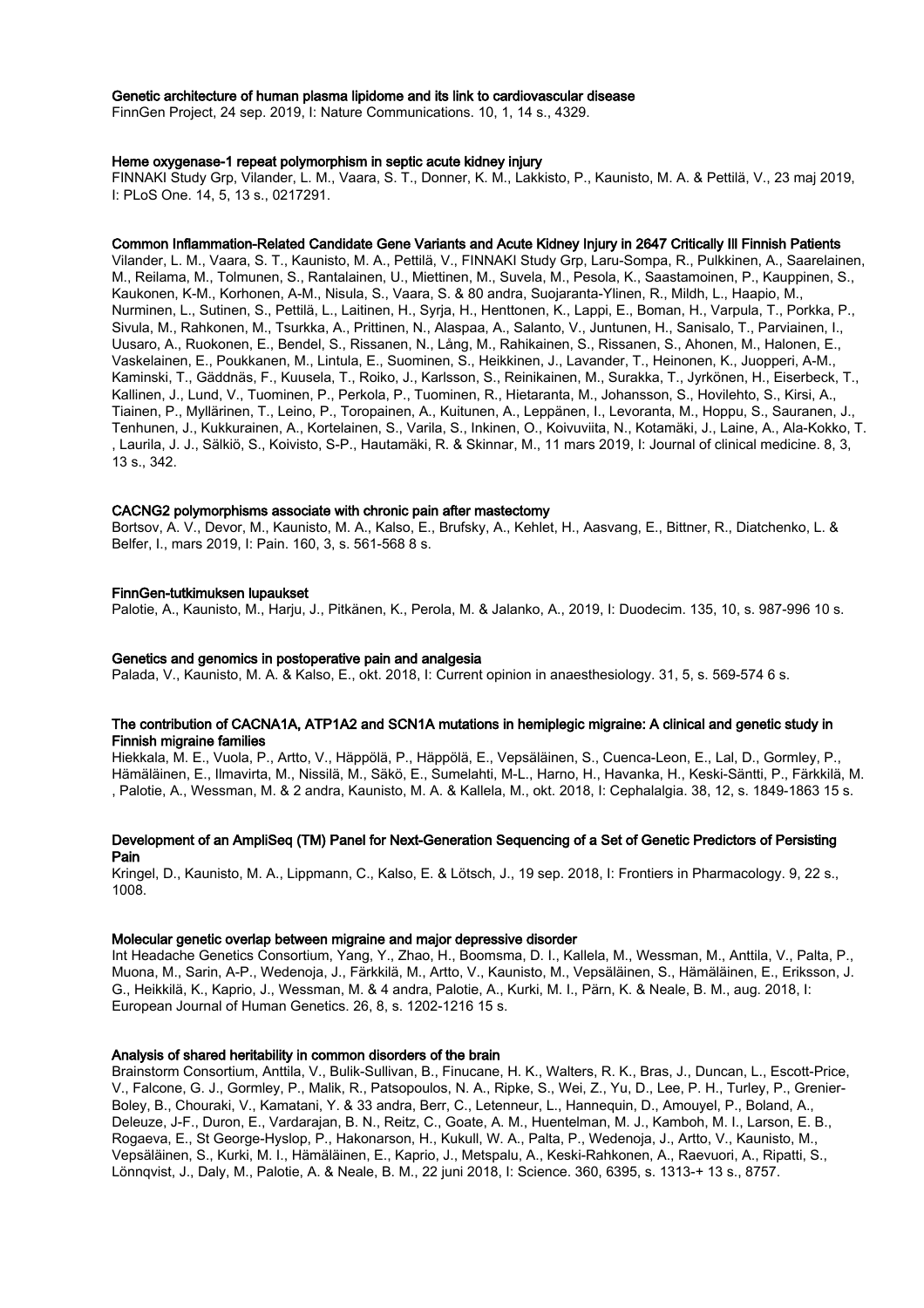### Genetic variation in P2RX7 and pain tolerance

Kambur, O., Kaunisto, M. A., Winsvold, B. S., Wilsgaard, T., Stubhaug, A., Zwart, J. A., Kalso, E. & Nielsen, C. S., juni 2018, I: Pain. 159, 6, s. 1064-1073 10 s.

# Common Variant Burden Contributes to the Familial Aggregation of Migraine in 1,589 Families

23 Me Res Team, IHGC, Gormley, P., Kurki, M. I., Hiekkala, M. E., Häppölä, P., Palta, P., Surakka, I., Kaunisto, M. A., Hämäläinen, E., Vepsäläinen, S., Havanka, H., Harno, H., Ilmavirta, M., Nissilä, M., Säkö, E., Sumelahti, M-L., Liukkonen, J., Sillanpaa, M., Metsähonkala, L. & 15 andra, Koskinen, S., Lehtimaki, T., Raitakari, O., Männikko, M., Jousilahti, P., Anttila, V., Salomaa, V., Artto, V., Färkkilä, M., Daly, M. J., Neale, B. M., Ripatti, S., Kallela, M., Wessman, M. & Palotie, A. , 16 maj 2018, I: Neuron. 98, 4, s. 743–753 11 s.

### Analgesic Plasma Concentrations of Oxycodone After Surgery for Breast Cancer - Which Factors Matter?

Cajanus, K., Neuvonen, M., Koskela, O., Kaunisto, M. A., Neuvonen, P. J., Niemi, M. & Kalso, E., apr. 2018, I: Clinical Pharmacology and Therapeutics. 103, 4, s. 653-662 10 s.

### Genomitiedon arkaluonteisuus on tiukassa elävä myytti

Palotie, A., Kaunisto, M., Kääriäinen, H., Perola, M., Pitkänen, K., Ripatti, S., Soini, S. & Widén, E., 2018, I: Suomen lääkärilehti. 73, 15, s. 916-917 2 s.

### Two missense mutations in KCNQ1 cause pituitary hormone deficiency and maternally inherited gingival fibromatosis

Tommiska, J., Känsäkoski, J., Skibsbye, L., Vaaralahti, K., Liu, X., Lodge, E. J., Tang, C., Yuan, L., Fagerholm, R., Kanters, J. K., Lahermo, P., Kaunisto, M., Keski-Filppula, R., Vuoristo, S., Pulli, K., Ebeling, T., Valanne, L., Sankila, E-M., Kivirikko, S., Lääperi, M. & 15 andra, Casoni, F., Giacobini, P., Phan-Hug, F., Buki, T., Tena-Sempere, M., Pitteloud, N., Veijola, R., Lipsanen-Nyman, M., Kaunisto, K., Mollard, P., Andoniadou, C. L., Hirsch, J. A., Varjosalo, M., Jespersen, T. & Raivio, T., 3 nov. 2017, I: Nature Communications. 8, 11 s., 1289.

### Genetic variants in SERPINA4 and SERPINA5, but not BCL2 and SIK3 are associated with acute kidney injury in critically ill patients with septic shock

Vilander, L., Kaunisto, M. A., Vaara, S., Pettila, V. & FINNAKI Study Grp, 8 mars 2017, I: Critical Care. 21, 11 s., 47.

### PRKCDBP (CAVIN3) and CRY2 associate with major depressive disorder

Kovanen, L., Donner, K., Kaunisto, M. & Partonen, T., jan. 2017, I: Journal of Affective Disorders. 207, s. 136-140 5 s.

# Terveydenhoitaja vastaavana tutkimushoitajana SUPER-tutkimuksessa - mielenkiintoista työtä tärkeän asian ympärillä

Kaunisto, M. & Ristiluoma, N., 2017, I: Terveydenhoitaja. 50, 3-4, s. 40-41 2 s.

### CRY1 and CRY2 genetic variants in seasonality: A longitudinal and cross-sectional study

Kovanen, L., Donner, K., Kaunisto, M. & Partonen, T., 30 aug. 2016, I: Psychiatry Research. 242, s. 101-110 10 s.

### Meta-analysis of 375,000 individuals identifies 38 susceptibility loci for migraine

Gormley, P., Anttila, V., Winsvold, B. S., Palta, P., Esko, T., Pers, T. H., Farh, K-H., Cuenca-Leon, E., Muona, M., Furlotte, N. A., Kurth, T., Ingason, A., McMahon, G., Ligthart, L., Terwindt, G. M., Kallela, M., Freilinger, T. M., Ran, C., Gordon, S. G., Stam, A. H. & 32 andra, Steinberg, S., Borck, G., Koiranen, M., Quaye, L., Adams, H. H. H., Lehtimaki, T., Sarin, A-P., Wedenoja, J., Hinds, D. A., Buring, J. E., Schurks, M., Ridker, P. M., Hrafnsdottir, M. G., Stefansson, H., Ring, S. M., Hottenga, J-J., Penninx, B. W. J. H., Färkkilä, M., Artto, V., Kaunisto, M., Vepsalainen, S., Malik, R., Heath, A. C., Pärn, K. , Hämäläinen, E., Eriksson, J. G., Heikkila, K., Kaprio, J., Wessman, M., Daly, M. J., Palotie, A. & Int Headache Genetics Consortium, aug. 2016, I: Nature Genetics. 48, 8, s. 856-+ 14 s.

### Systematic re-evaluation of genes from candidate gene association studies in migraine using a large genome-wide association data set

de Vries, B., Anttila, V., Freilinger, T., Wessman, M., Kaunisto, M. A., Kallela, K. M., Artto, V., Vijfhuizen, L. S., Goebel, H. , Dichgans, M., Kubisch, C., Ferrari, M. D., Palotie, A., Terwindt, G. M., van den Maagdenberg, A. M. J. M. & Int Headache Genetics Consortium, juni 2016, I: Cephalalgia. 36, 7, s. 604-614 11 s.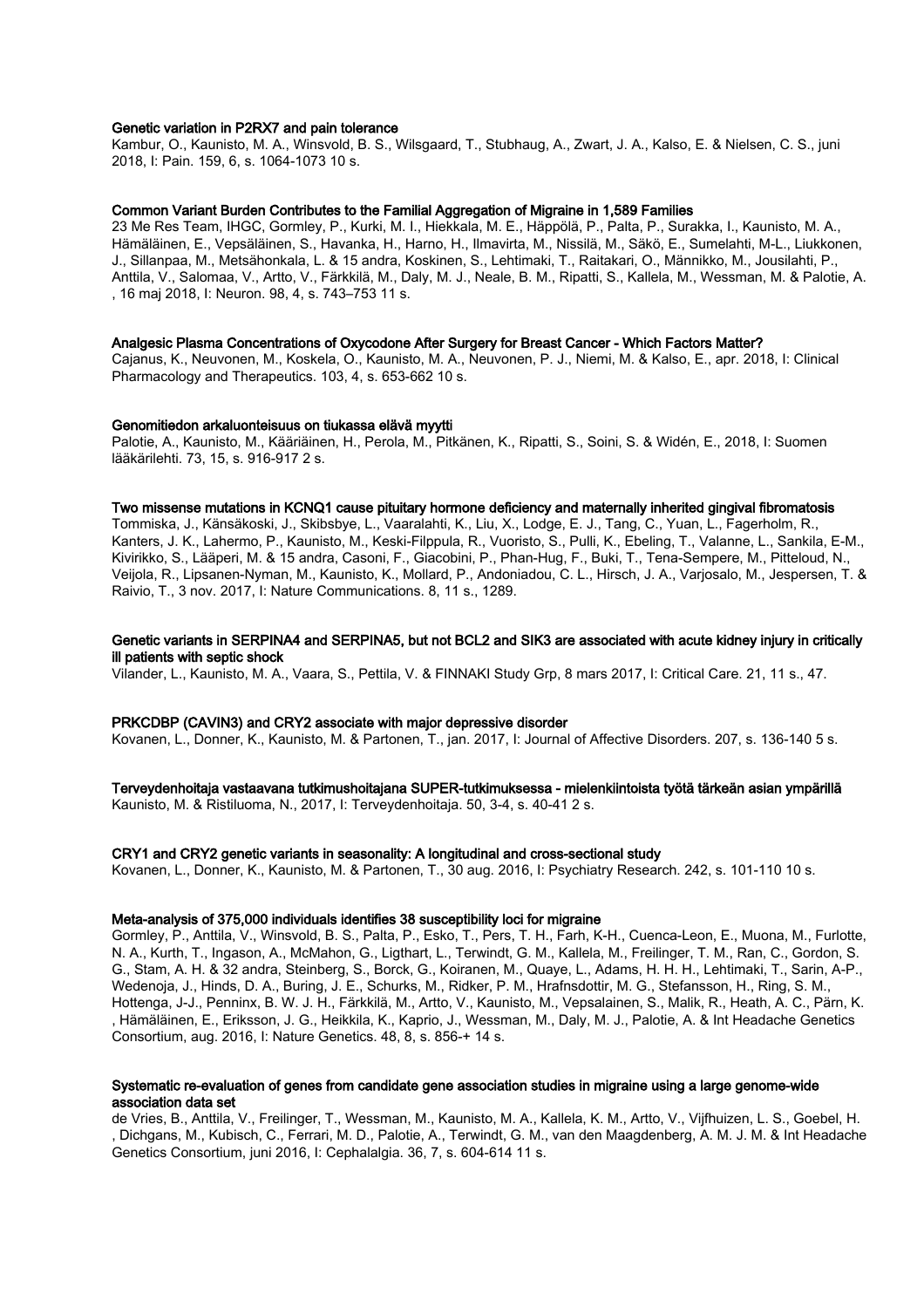# Effect of endocannabinoid degradation on pain: role of FAAH polymorphisms in experimental and postoperative pain in women treated for breast cancer

Cajanus, K., Holmström, E., Wessman, M. A., Holmström, E. J., Wessman, M., Anttila, V., Kaunisto, M. A. & Kalso, E., 2016, I: Pain. 157, 2, s. 361-9 9 s.

# Genetic predisposition to acute kidney injury - a systematic review

Vilander, L. M., Kaunisto, M. A. & Pettila, V., 2 dec. 2015, I: BMC Nephrology. 16, 10 s., 197.

### A Novel Splice Mutation in PLS3 Causes X-linked Early Onset Low-Turnover Osteoporosis

Laine, C. M., Wessman, M., Toiviainen-Salo, S., Kaunisto, M. A., Mayranpaa, M. K., Laine, T., Pekkinen, M., Kroger, H., Valimaki, V-V., Valimaki, M. J., Lehesjoki, A-E. & Makitie, O., mars 2015, I: Journal of Bone and Mineral Research. 30, 3, s. 437-445 9 s.

## CRY1, CRY2 and PRKCDBP genetic variants in metabolic syndrome

Kovanen, L., Donner, K., Kaunisto, M. & Partonen, T., mars 2015, I: Hypertension Research. 38, 3, s. 186-192 7 s.

## Genome wide association study identifies variants in NBEA associated with migraine in bipolar disorder

Jacobsen, K. K., Nievergelt, C. M., Zayats, T., Greenwood, T. A., Anttila, V., Akiskal, H. S., Haavik, J., Fasmer, O. B., Kelsoe, J. R., Johansson, S., Oedegaard, K. J., BiGs Consortium IHG Consortium, Liu, C., Wedenoja, J. O., Kaunisto, M. A., Heikkilä, K. V., Kaprio, J. A., Wessman, M., Kallela, M., Färkkilä, M. & 4 andra, Artto, V., Eriksson, J., Palotie, A. V. & Daly, M., 1 feb. 2015, I: Journal of Affective Disorders. 172, s. 453-461 9 s.

# How much oxycodone is needed for adequate analgesia after breast cancer surgery: effect of the OPRM1 118A>G polymorphism

Cajanus, K., Kaunisto, M., Tallgren, M., Jokela, R. & Kalso, E., dec. 2014, I: Journal of Pain. 15, 12, s. 1248-1256 9 s.

### Massive Withdrawal Symptoms and Affective Vulnerability Are Associated with Variants of the CHRNA4 Gene in a Subgroup of Smokers

Lazary, J., Dome, P., Csala, I., Kovacs, G., Faludi, G., Kaunisto, M. & Dome, B., 30 jan. 2014, I: PLoS One. 9, 1, 6 s., 87141.

### High Risk Population Isolate Reveals Low Frequency Variants Predisposing to Intracranial Aneurysms

Kurki, M. I., Gaal, E. I., Kettunen, J., Lappalainen, T., Menelaou, A., Anttila, V., van't Hof, F. N. G., von und zu Fraunberg, M., Helisalmi, S., Hiltunen, M., Lehto, H., Laakso, A., Kivisaari, R., Koivisto, T., Ronkainen, A., Rinne, J., Kiemeney, L. A. L., Vermeulen, S. H., Kaunisto, M. A., Eriksson, J. G. & 15 andra, Aromaa, A., Perola, M., Lehtimaki, T., Raitakari, O. T., Salomaa, V., Gunel, M., Dermitzakis, E. T., Ruigrok, Y. M., Rinkel, G. J. E., Niemela, M., Hernesniemi, J., Ripatti, S., de Bakker, P. I. W., Palotie, A. & Jaaskelainen, J. E., jan. 2014, I: PLoS Genetics. 10, 1, 12 s., 1004134.

### Effect of Catechol-o-methyltransferase-gene (COMT) Variants on Experimental and Acute Postoperative Pain in 1,000 Women undergoing Surgery for Breast Cancer

Kambur, O., Kaunisto, M., Tikkanen, E., Leal, S., Ripatti, S. O. & Kalso, E., dec. 2013, I: Anesthesiology. 119, 6, s. 1422- 1433 12 s.

# Pain in 1,000 women treated for breast cancer: a prospective study of pain sensitivity and postoperative pain

Kaunisto, M., Jokela, R., Tallgren, M., Kambur, O., Tikkanen, E., Tasmuth, T., Reetta, S., Palotie, A., Estlander, A-M., Leidenius, M. H., Ripatti, S. O. & Kalso, E., dec. 2013, I: Anesthesiology. 119, 6, s. 1410-1421 12 s.

# CRY2 Genetic Variants Associate with Dysthymia

Kovanen, L., Kaunisto, M., Donner, K., Saarikoski, S. T. & Partonen, T., 8 aug. 2013, I: PLoS One. 8, 8, s. Article Number: e71450 9 s.

# Genome-wide meta-analysis identifies new susceptibility loci for migraine

Anttila, V., Winsvold, B. S., Gormley, P., Kurth, T., Bettella, F., McMahon, G., Kallela, K. M. J., Malik, R., de Vries, B., Terwindt, G., Medland, S. E., Todt, U., McArdle, W. L., Quaye, L., Koiranen, M., Ikram, M. A., Lehtimaki, T., Stam, A. H., Ligthart, L., Wedenoja, J. & 33 andra, Dunham, I., Neale, B. M., Palta, P., Hämäläinen, E., Schuerks, M., Rose, L. M., Buring, J. E., Ridker, P. M., Steinberg, S., Stefansson, H., Jakobsson, F., Lawlor, D. A., Evans, D. M., Ring, S. M., Färkkilä, M., Artto, V., Kaunisto, M. A., Freilinger, T., Schoenen, J., Frants, R. R., Pelzer, N., Weller, C. M., Zielman, R.,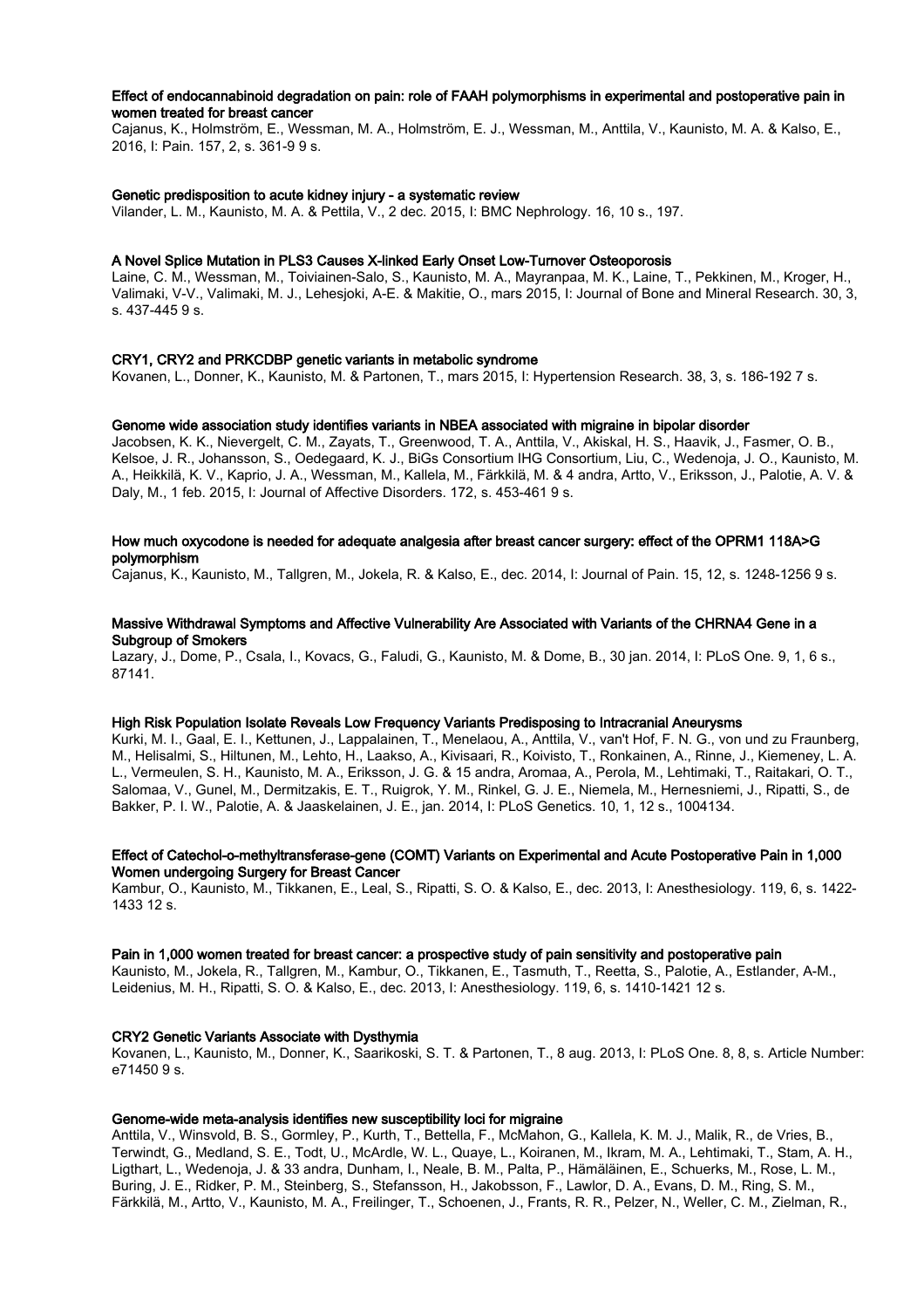Heath, A. C., Madden, P. A. F., Heikkila, K., Eriksson, J. G., Kaprio, J., Wessman, M., Palotie, A., North Amer Brain Expression, UK Brain Expression Consortium & Int Headache Genetics Consortium, aug. 2013, I: Nature Genetics. 45, 8, s. 912-U255 8 s.

### Ischemic Stroke Is Associated with the ABO Locus: The EuroCLOT Study

Williams, F. M. K., Carter, A. M., Hysi, P. G., Surdulescu, G., Hodgkiss, D., Soranzo, N., Traylor, M., Bevan, S., Dichgans, M., Rothwell, P. M. W., Sudlow, C., Farrall, M., Silander, K., Kaunisto, M., Wagner, P., Saarela, O., Kuulasmaa, K., Virtamo, J., Salomaa, V., Amouyel, P. & 33 andra, Arveiler, D., Ferrieres, J., Wiklund, P-G., Ikram, M. A., Hofman, A., Boncoraglio, G. B., Parati, E. A., Helgadottir, A., Gretarsdottir, S., Thorsteinsdottir, U., Thorleifsson, G., Stefansson, K., Seshadri, S., DeStefano, A., Gschwendtner, A., Psaty, B., Longstreth, W., Mitchell, B. D., Cheng, Y-C., Clarke, R., Ferrario, M., Bis, J. C., Levi, C., Attia, J., Holliday, E. G., Scott, R. J., Fornage, M., Sharma, P., Furie, K. L., Palotie, A., EuroCLOT Investigators, Wellcome Trust Case Control Consor & Int Stroke Genetics Consortium, jan. 2013, I: Annals of Neurology. 73, 1, s. 16-31 16 s.

### Genome-wide association analysis identifies susceptibility loci for migraine without aura

Freilinger, T., Anttila, V., de Vries, B., Malik, R., Kallela, K. M. J., Terwindt, G. M., Pozo-Rosich, P., Winsvold, B., Nyholt, D. R., van Oosterhout, W. P. J., Artto, V., Todt, U., Hämäläinen, E., Fernandez-Morales, J., Louter, M. A., Kaunisto, M. A., Schoenen, J., Raitakari, O., Lehtimaki, T., Vila-Pueyo, M. & 24 andra, Goebel, H., Wichmann, E., Sintas, C., Uitterlinden, A. G., Hofman, A., Rivadeneira, F., Heinze, A., Tronvik, E., van Duijn, C. M., Kaprio, J., Cormand, B., Wessman, M., Frants, R. R., Meitinger, T., Mueller-Myhsok, B., Zwart, J-A., Färkkilä, M., Macaya, A., Ferrari, M. D., Kubisch, C., Palotie, A., Dichgans, M., van den Maagdenberg, A. M. J. M. & Int Headache Genetics Consortium, 2012, I: Nature Genetics. 44, 7, s. 777-U205 8 s.

### Novel Susceptibility Locus at 22q11 for Diabetic Nephropathy in Type 1 Diabetes

Wessman, M., Forsblom, C., Kaunisto, M. A., Soderlund, J., Ilonen, J., Sallinen, R., Hiekkalinna, T., Parkkonen, M., Maxwell, A. P., Tarnow, L., Parving, H-H., Hadjadj, S., Marre, M., Peltonen, L. & Groop, P-H., 2011, I: PLoS One. 6, 9, s. Article Number: e24053 9 s.

### A visual migraine aura locus maps to 9q21-q22

Tikka-Kleemola, P. J., Artto, V., Vepsalainen, S., Sobel, E. M., Raty, S., Kaunisto, M., Anttila, V., Hämäläinen, E., Sumelahti, M. -L., Ilmavirta, M., Färkkilä, M., Kallela, K. M. J., Palotie, A. & Wessman, M., 2010, I: Neurology. 74, 15, s. 1171-1177 7 s.

### Association of the SLC22A1, SLC22A2, and SLC22A3 genes encoding organic cation transporters with diabetic nephropathy and hypertension

Sallinen, R., Kaunisto, M. A., Forsblom, C., Thomas, M., Fagerudd, J., Pettersson-Fernholm, K., Groop, P-H., Wessman, M. & Finnish Diabetic Nephropathy Study, 2010, I: Annals of Medicine. 42, s. 296-304 9 s.

## Genome-wide association study of migraine implicates a common susceptibility variant on 8q22.1

Anttila, V., Stefansson, H., Kallela, M., Todt, U., Terwindt, G. M., Calafato, M. S., Nyholt, D. R., Dimas, A. S., Freilinger, T., Mueller-Myhsok, B., Artto, V., Inouye, M., Alakurtti, K., Kaunisto, M. A., Hämäläinen, E., de Vries, B., Stam, A. H., Weller, C. M., Heinze, A., Heinze-Kuhn, K. & 31 andra, Goebel, I., Borck, G., Goebel, H., Steinberg, S., Wolf, C., Bjoernsson, A., Gudmundsson, G., Kirchmann, M., Hauge, A., Werge, T., Schoenen, J., Eriksson, J. G., Hagen, K., Stovner, L., Wichmann, E., Meitinger, T., Alexander, M., Moebus, S., Schreiber, S., Aulchenko, Y. S., Breteler, M. M. B., Uitterlinden, A. G., Hofman, A., van Duijn, C. M., Tikka-Kleemola, P., Kaprio, J., Färkkilä, M., Palotie, L., Wessman, M., Palotie, A. & Int Headache Genetics Consortium, 2010, I: Nature Genetics. 42, 10, s. 869-873 5 s.

### HEME OXYGENASE 1 POLYMORPHISMS AND PLASMA CONCENTRATIONS IN CRITICALLY ILL PATIENTS

Saukkonen, K., Lakkisto, P., Kaunisto, M. A., Varpula, M., Voipio-Pulkki, L-M., Varpula, T., Pettila, V. & Pulkki, K., 2010, I: Shock (Philadelphia). 34, 6, s. 558-564 7 s.

### Elevated MBL concentrations are not an indication of association between the MBL2 gene and type 1 diabetes or diabetic nephropathy

Kaunisto, M. A., Sjölind, L., Sallinen, R. J., Pettersson-Fernholm, K., Saraheimo, M., Fröjdö, S., Forsblom, C., Fagerudd, J., Hansen, T. K., Flyvbjerg, A., Wessman, M., Groop, P-H. & FinnDiane Study Group, 2009, I: Diabetes. 58, 7, s. 1710- 1714 5 s.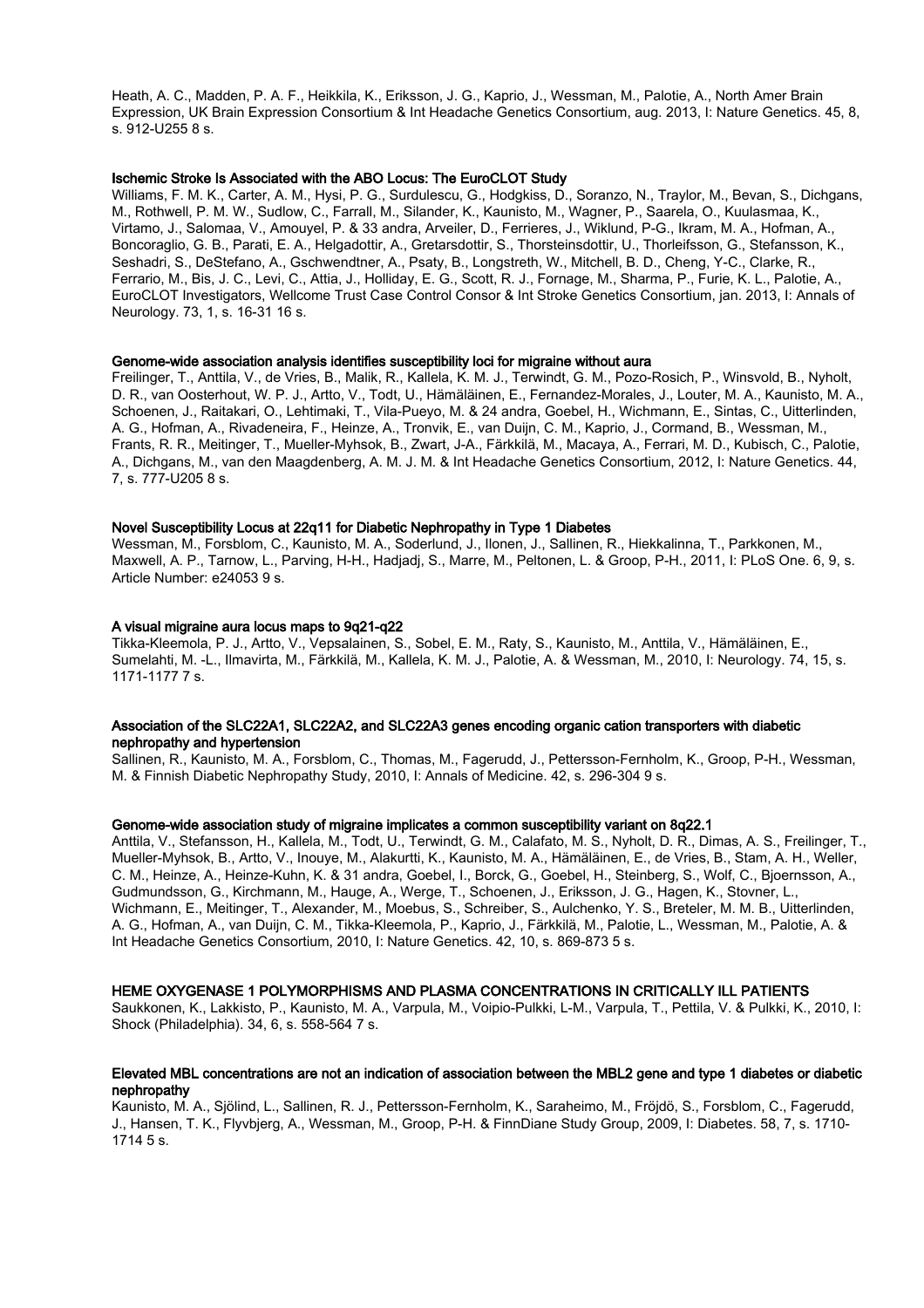### Findings from bipolar disorder genome-wide association studies replicate in a Finnish bipolar family-cohort

Ollila, H. M., Soronen, P., Silander, K., Palo, O. M., Kieseppä, T., Kaunisto, M. A., Lönnqvist, J., Peltonen, L., Partonen, T. & Paunio, T., 2009, I: Molecular Psychiatry. 14, 4, s. 351-353 3 s.

### Genetic association study of Endothelin-1 and its receptors EDNRA and EDNRB in migraine with aura

Tikka-Kleemola, P., Kaunisto, M. A., Hämäläinen, E., Todt, U., Goebel, H., Kaprio, J., Kubisch, C., Farkkila, M., Palotie, A. , Wessman, M. & Kallela, M., 2009, I: Cephalalgia. 29, s. 1224-1231 8 s.

### A high-density association screen of 155 ion transport genes for involvement with common migraine

Nyholt, D. R., LaForge, K. S., Kallela, M., Alakurtti, K., Anttila, V., Färkkilä, M., Hämäläinen, E., Kaprio, J., Kaunisto, M. A. , Heath, A. C., Montgomery, G. W., Göbel, H., Todt, U., Ferrari, M. D., Launer, L. J., Frants, R. R., Terwindt, G. M., de Vries, B., Verschuren, W. M. M., Brand, J. & 14 andra, Freilinger, T., Pfaffenrath, V., Straube, A., Ballinger, D. G., Zhan, Y. , Daly, M. J., Cox, D. R., Dichgans, M., van den Maagdenberg, A. M. J. M., Kubisch, C., Martin, N. G., Wessman, M., Peltonen, L. & Palotie, A., 2008, I: Human Molecular Genetics. 17, 21, s. 3318-3331 14 s.

#### Association analysis of podocyte slit diaphragm genes as candidates for diabetic nephropathy

Ihalmo, P., Wessman, M., Kaunisto, M. A., Kilpikari, R., Parkkonen, M., Forsblom, C. M., Holthöfer, H., Groop, P-H., Kaunisto, M. A., Forsblom, C. & FinnDiane Study Group, 2008, I: Diabetologia. 51, 1, s. 86-90 5 s.

### Consistently replicating locus linked to migraine on 10q22-q23

Anttila, V., Nyholt, D. R., Kallela, M., Artto, V., Vepsäläinen, S., Jakkula, E., Wennerström, A., Tikka-Kleemola, P., Kaunisto, M. A., Hämäläinen, E., Widen, E., Terwilliger, J., Merikangas, K., Montgomery, G. W., Martin, N. G., Daly, M., Kaprio, J., Peltonen, L., Färkkilä, M., Wessman, M. & 1 andra, Palotie, A., 2008, I: American Journal of Human Genetics. 82, 5, s. 1051-1063 13 s.

#### No association of migraine to the GABA-A receptor complex on chromosome 15

Oswell, G., Kaunisto, M., Kallela, M., Hämäläinen, E., Anttila, V., Kaprio, J., Färkkilä, M., Wessman, M. & Palotie, A., 2008 , I: American journal of medical genetics. Part B, Neuropsychiatric genetics. 147B, 1, s. 33-36 4 s.

### Migraine: a complex genetic disorder

Wessman, M., Terwindt, G. M., Kaunisto, M. A., Palotie, A. & Ophoff, R. A., 2007, I: Lancet Neurology. 6, s. 521-532 12 s.

### Testing of variants of the MTHFR and ESR1 genes in 1798 Finnish individuals fails to confirm the association with migraine with aura

Kaunisto, M. A., Kallela, M., Hämäläinen, E., Kilpikari, R., Havanka, H., Harno, H., Nissilä, M., Säkö, E., Ilmavirta, M., Liukkonen, J., Teirmaa, H., Törnwall, O., Jussila, M., Terwilliger, J., Färkkilä, M., Kaprio, J., Palotie, A. & Wessman, M., 2006, I: Cephalalgia. 26, 12, s. 1462-1472 11 s.

# Trait components provide tools to dissect the genetic susceptibility of migraine

Anttila, V., Kallela, M., Oswell, G., Kaunisto, M., Nyholt, D. R., Hämäläinen, E., Havanka, H., Ilmavirta, M., Terwilliger, J., Sobel, E., Peltonen, L., Kaprio, J., Färkkilä, M., Wessman, M. & Palotie, A., 2006, I: American Journal of Human Genetics. 79, 1, s. 85-99 15 s.

# A novel missense ATP1A2 mutation in a Finnish family with familial hemiplegic migraine type 2

Kaunisto, MA., Harno, H., Vanmolkot, KRJ., Gargus, JJ., Sun, G., Hämäläinen, E., Liukkonen, E., Kallela, M., van den Maagdenberg, AMJM., Frants, RR., Färkkilä, M., Palotie, A. & Wessman, M., juni 2004, I: Neurogenetics. 5, 2, s. 141-146 6 s.

### Novel splice site CACNA1A mutation causing episodic ataxia type 2

Kaunisto, M. A., Harno, H., Kallela, M., Somer, H., Sallinen, R., Hämäläinen, E., Miettinen, P. J., Vesa, J., Orpana, A., Palotie, A., Färkkilä, M. & Wessman, M., 2004, I: Neurogenetics. 5, s. 69-73 5 s.

### A susceptibility locus for migraine with aura, on chromosome 4q24

Wessman, M., Kallela, M., Kaunisto, M. A., Marttila, P., Sobel, E., Hartiala, J., Oswell, G., Leal, S. M., Papp, J. C., Hämäläinen, E., Broas, P., Joslyn, G., Hovatta, I., Hiekkalinna, T., Kaprio, J., Ott, J., Cantor, R. M., Zwart, J. A., Ilmavirta, M., Havanka, H. & 3 andra, Färkkilä, M., Peltonen, L. & Palotie, A., 2002, I: American Journal of Human Genetics. 70, s. 652-662 11 s.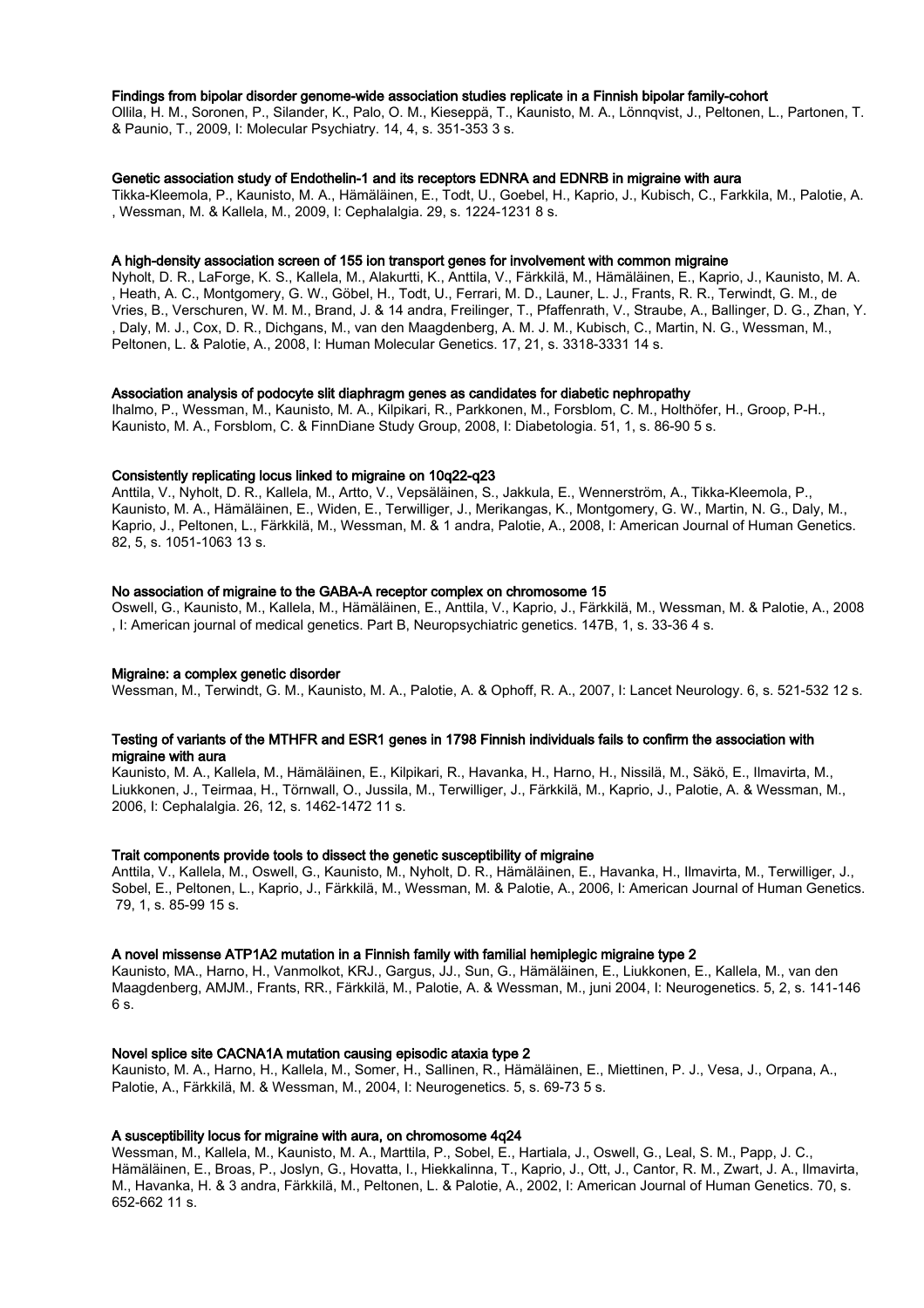# Exclusion of CACNA1A and KCNN1 as candidate genes for migraine in three 19p13-linked Finnish families.

Kaunisto, M., Hamalainen, E., Kallela, M., Harno, H., Marttila, P., Hovatta, I., Orpana, A., Peltonen, L., Farkkila, M., Palotie, A. & Wessman, M., 2000, I: American Journal of Human Genetics. 67, s. 329-329 1 s.

# Genetic studies on Finnish families with familial hemiplegic migraine.

Kaunisto, M., Kallela, M., Marttila, P., Farkkila, M., Havanka, H., Hamalainen, E., Hovatta, I., Orpana, A., Peltonen, L., Palotie, A. & Wessman, M., 1999, I: American Journal of Human Genetics. 65, s. A257-A257 1 s.

# !!Projects

BrePainGen Leal, S., Palotie, A., Korttila, K., Neuvonen, P., Niemi, M. & Kaunisto, M.  $20/06/2011 \rightarrow ...$ 

# Digital Health Revolution

Sallinen, R. J., Kallioniemi, O., Kettunen, K. & Kaunisto, M. 01/08/2014 → 30/11/2016

# Digital Health Revolution 2

Sallinen, R. J., Kaunisto, M., Kettunen, K. & Kallioniemi, O. 01/12/2016 → 31/03/2019

### Finngen: FinnGen

Palotie, A., Pitkänen, K., Jalanko, A., Lyhs, U., Donner, K. M., Kaunisto, M., Kurki, M. I., Kristiansson, K., Laiho, P., Laivuori, H., Loukola, A., Palta, P., Perola, M., Kajanne, R., Harju, J. J. & Havulinna, A.  $15/08/2017 \rightarrow ...$ 

# Aktiviteter

FinnGen-tutkimushanke - Löytöretki genomitietoon Mari Kaunisto (!!Speaker)

25 feb. 2020

# Utilizing genome data in drug development

Mari Kaunisto (!!Speaker) 27 apr. 2018

# FinnGen: genomitietoa puolesta miljoonasta suomalaisesta

Mari Kaunisto (!!Speaker) 16 mars 2018

### FinnGen-tutkimushankkeen tavoitteet ja merkitys

Mari Kaunisto (!!Speaker) 15 mars 2018

# Introduction to research at FIMM

Mari Kaunisto (!!Speaker) 13 mars 2018

# FIMM infrastructure platforms and large-scale genomics projects

Mari Kaunisto (!!Speaker) 26 feb. 2018